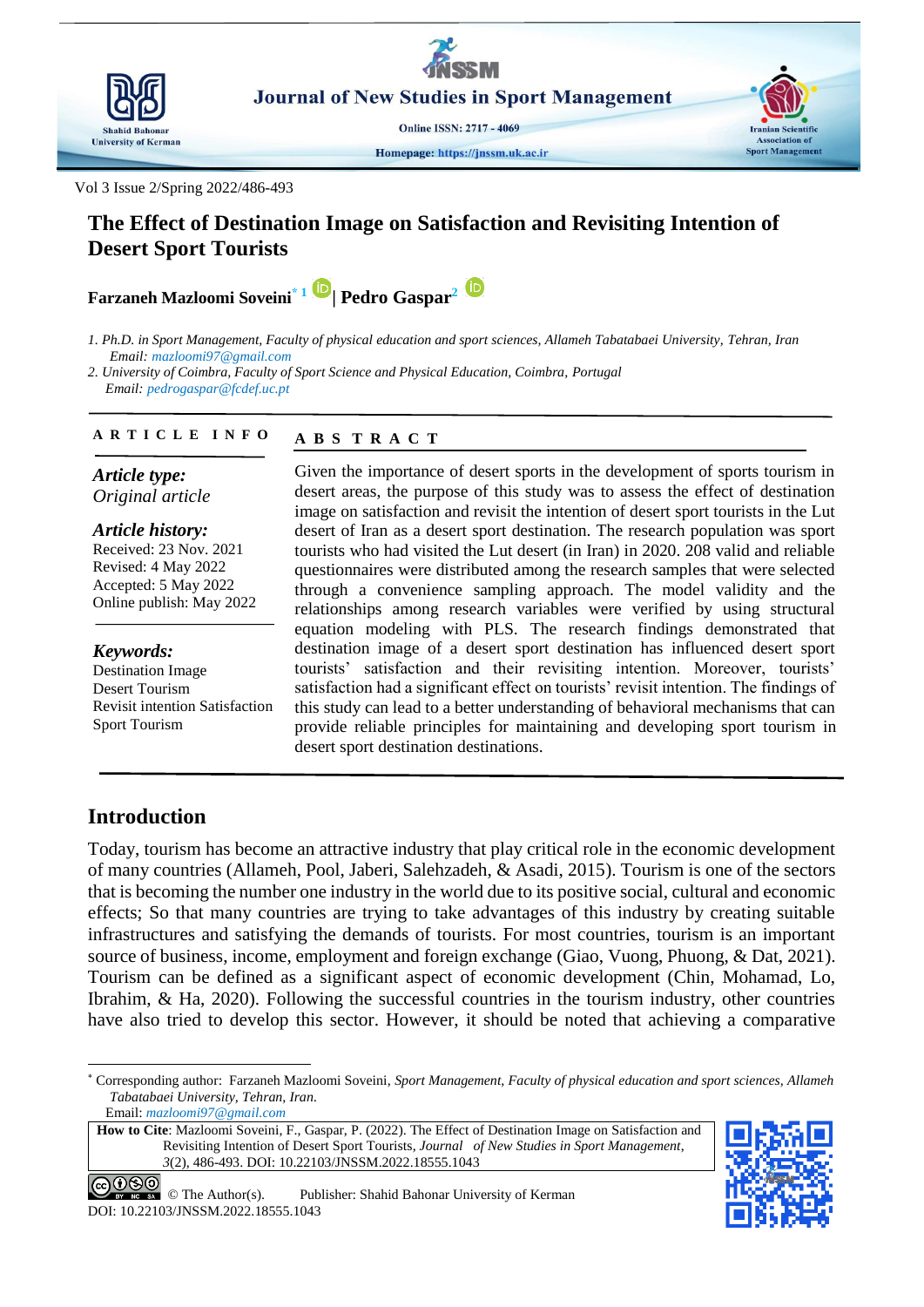advantage in the field of tourism requires the establishment of appropriate infrastructure, meeting the needs of tourists and the creation of desirable tourism facilities [\(Reihani & Khatibzadeh, 2021\)](#page-7-1).

Due to the diversity of tourists' demands as significant factors in attracting tourists and developing tourism requirements, the development of this sector requires a complete recognition of these needs and its provision by the destination [\(Allameh et al., 2015\)](#page-6-0). By investing on infrastructures, as well as predicting efficient plans consistent to the tourists' expectations, the demands of tourists in the tourism market can be met. It is generally believed that a high level of satisfaction can lead to positive word of mouth, revisiting, and behavioral reactions; which ultimately affects the financial performance of the host in the tourism industry. Mazanec et al. (2007) stated that the competitiveness of a tourist destination is the ability of that destination to provide proper and memorable services to create satisfying experiences for the tourists. In other words, the possibility of tourists returning to tourism destinations depends on their satisfaction, and addressing tourists' satisfaction will lead to re-visiting intention. As a result of these actions and reactions, an evolutionary cycle is created, the result of which is the destination benefiting from the resources obtained from tourism development in various economic, social, and cultural fields.

The level of satisfaction refers to the perceived difference between previous expectations and perceived performance after consumption. Dissatisfaction occurs when performance falls short of expectations [\(Oliver, 1980\)](#page-7-2). Satisfaction level can be defined as the amount of positive emotional experience [\(Rust & Oliver, 1993\)](#page-7-3). In tourism texts, the level of satisfaction is mainly shown as a function of pre-trip and post-trip expectations. Thus, when a tourist experiences a pleasant feeling, he is satisfied, but when he experiences an unpleasant feeling, his dissatisfaction prevails over his satisfaction [\(Long, 2004\)](#page-7-4). Tourist satisfaction is a behavioral phenomenon that is created through emotional and cognitive factors of tourism activities and evaluation of various elements of the destination. The return of tourists to a destination depends on their level of satisfaction with the previous visit. Understanding the tourist's feelings about a place indirectly refers to the characteristics of the destination from the tourist's point of view at different levels [\(Alegre & Garau, 2010\)](#page-6-2).

Previous studies have demonstrated that the perceived value of services affects the level of satisfaction and the level of satisfaction also affects the desire to revisit tourist destinations[\(Chen,](#page-6-3)  [2008;](#page-6-3) [Clemes, Gan, & Ren, 2011;](#page-6-4) [De Rojas & Camarero, 2008;](#page-6-5) [Žabkar, Brenčič, & Dmitrović, 2010\)](#page-7-5). For example, satisfied tourists may visit a destination, recommend it to others, or have a favorable opinion of the destination. On the other hand, a dissatisfied tourist may not return to that destination and may not recommend it to other tourists. Even worse, dissatisfied tourists may have negative opinions about the destination and damage its market reputation [\(Long, 2004\)](#page-7-4). Saxena et al. (2021) found that tourists' satisfaction had a significant effect on future behavioral intentions[\(Saxena,](#page-7-6)  [Sharma, Pandey, & Pandey, 2021\)](#page-7-6).

Tourism destinations can be attractive brands and need to be regarded as growing brands. The destinations always convey a special image that can influence tourists' attitudes and behaviors. Keller (2013) defines brand image as a perception of the brand that is formed by associating brand meanings in the mind of the customer. Brand image is rooted in all customer consumption experiences and understanding the quality of service is the function of these experiences (Kayaman  $\&$  Arasli, 2007). Destination image includes an impression that is stablished in tourists' minds through selection among various associations[\(Echtner & Ritchie, 1991\)](#page-6-6). Destination image can be one of the most important factors that most marketing strategies are focused on to highlight the destination brand [\(Jaberi, Khazaei Pool, & Asadi, 2018\)](#page-7-8). Marketing the destination image is the start of a prosperous tourism marketing because destination image has a close relationship with tourists' attitudes to the destination [\(Chao, 2005\)](#page-6-7). The brand image in the eyes of customers is formed based on their beliefs about a particular brand, these beliefs are based on their perception of the characteristics of the product or service. Without an attractive destination image, the destinations are not able to attract tourists and achieve the tourism advantage [\(Esmaili, Rezaei, Abbasi, & Eskandari, 2017\)](#page-6-8). Brand positioning is directly related to the image that is attractive and distinctive, and the brand image is the basis of decision and action in the field of management [\(Ferrand & Pages, 1999\)](#page-6-9). Images are a factor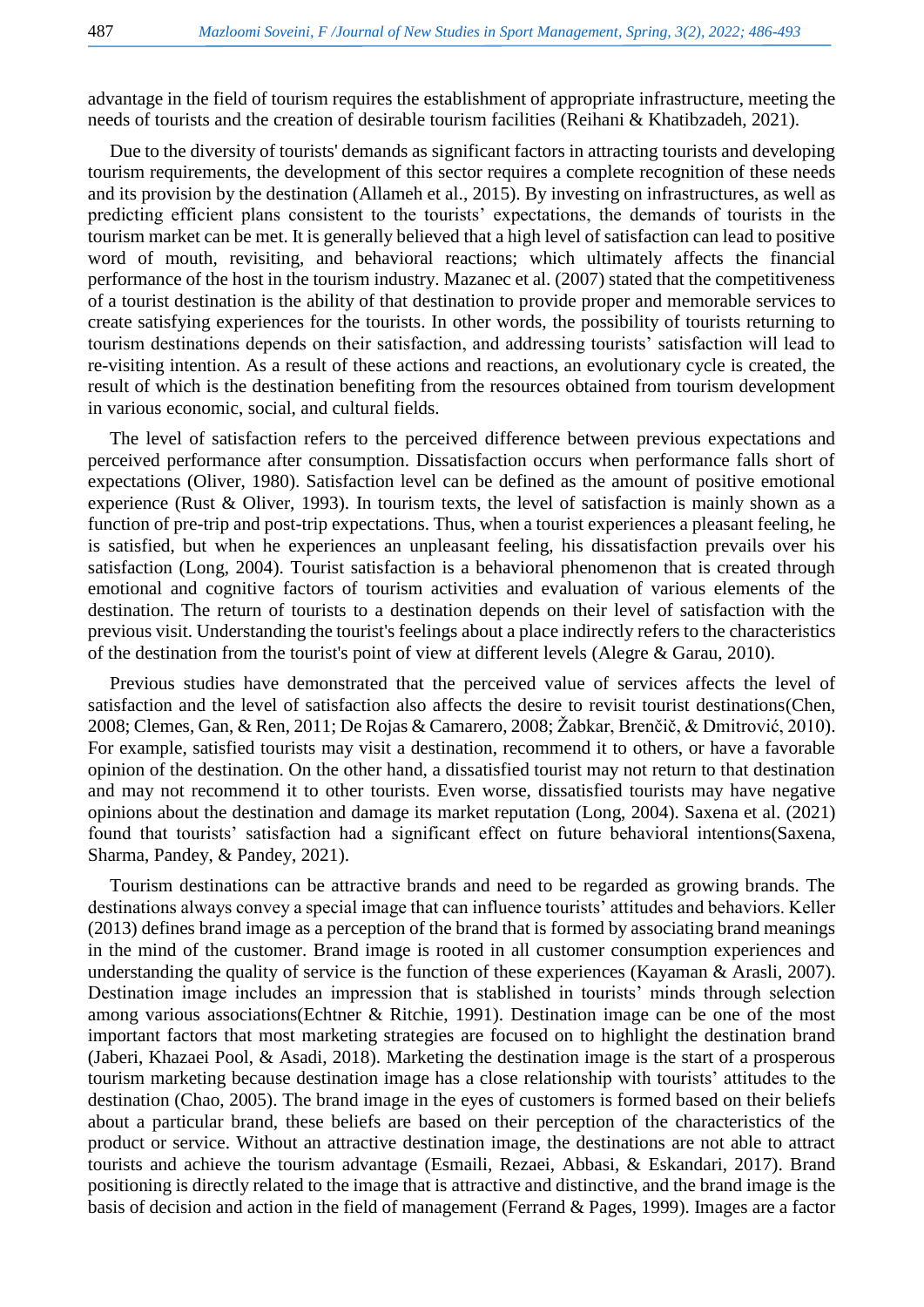of differentiation and positioning for destinations, and this image can also influence tourists' decisionmaking and selection. Different studies assessed destination image according to different aspects such as natural attractions/environment, historical and cultural attractions, reputation of the destination, entertainment and events, outdoor/leisure activities, nightlife, infrastructure, accessibility, accommodation, and atmosphere [\(Lee & Xue, 2020\)](#page-7-9). Adane (2021) found that destination image had a significant and positive effect on revisit intention in tourism destinations[\(Adane 2021\)](#page-6-10). Moreover, the findings of Che et al. (2021) showed that destination attributes had a positive influence on satisfaction and revisit intention[\(Che et al., 2021\)](#page-6-11). The moderating effect of destination image between service qualities and foreign visitors' satisfaction was also confirmed in a study conducted by Khurelchuluun and Kim (2021). Based on the findings of Shazly (2022), memorable experiences had greatly shaped the perceived image[\(Shazly, 2022\)](#page-7-10).

Today, sport and tourism are recognized as two growing industries that are able, due to their unique nature, to pave the way for the development of a wide range of tangible and intangible resources for countries. The attractiveness of these two industries will become more meaningful when both are placed next to each other as a complement [\(Jaberi et al., 2018\)](#page-7-8). In Iran, despite the increasing development of sports and the existence of significant tourism potentials, the issue of sports tourism has not been properly considered by sports and tourism managers. The development of scientific research and the strengthening of the theoretical foundations of sports and tourism can gradually provide the necessary grounds for the development of these two revenue-generating industries. Specially, desert tourism in Iran is a growing market and has a significant potential to become an attractive market. Iran is a country with different climate, mostly, a hot and dry. Many desert plains which are proper for developing sport tourism are located in various places, especially in the central part of Iran. Lut desert is one of the most famous deserts in Iran and the world. This mysterious land is an exciting destination that attract many sport tourists from different cities of Iran and it has the potential to become an international destination for sport tourists.

The present study is the first research study that seeks to investigate the effect of desert sports tourism destination image on satisfaction, and revisiting of tourism destinations. The current study investigates the effect of destination image of Lut desert as a desert sport destination in Iran, on tourists' satisfaction and their revisit intentions for this tourist destination. In this study we seek to provide information and appropriate decision-making data for the development of desert tourism industry with a focus on desert sports activities. This can also provide a proper basis for sustainable development of tourism in the region as a desert sport destination.



**Figure 1.** The research model

Figure 1 shows the research conceptual model that has been proposed based on theoretical foundations. This model involves the effect of the destination image on the sports tourists' satisfaction, and their revisit intention.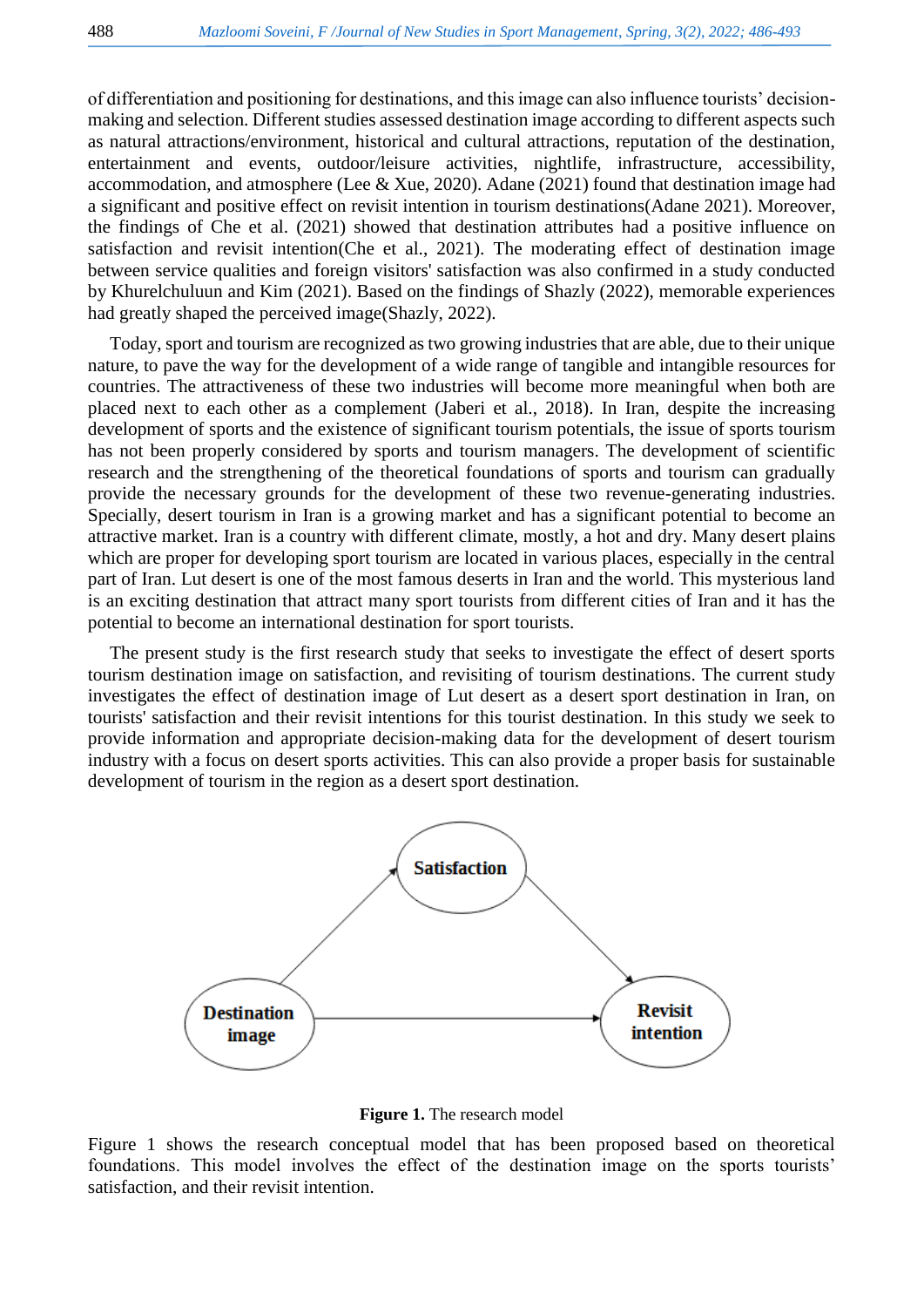## **Methodology**

This was a descriptive and applied study conducted based on structural equation modeling. The research population consisted of sport tourists who traveled to Lut Desert in Iran in 2020 as a desert sports tourism destination. To select the research sample, several areas were randomly selected, then in each area, sports tourists were selected through convenience sampling. Based on Cochran's sample size formula, 198 subjects were found proper for sample size. 250 questionnaires were distributed among the research sample. 208 complete and valid questionnaires were used in data analysis. The main data collection tool was a questionnaire designed based on the Likert scale. Thus, a 5-item researcher-developed questionnaire was used to measure the destination image. To measure the tourists' satisfaction, we used a questionnaire adopted from Žabkar et al. (2010), Gallarza and Saura (2006), and Quintal and Polczynski (2010) [\(Gallarza & Saura, 2006;](#page-6-12) [Quintal & Polczynski, 2010;](#page-7-11) [Žabkar et al., 2010\)](#page-7-5). To measure the revisit intention, we applied a questionnaire adopted from Žabkar et al. (2010), and Huang and Hsu (2009) [\(Huang & Hsu, 2009;](#page-7-12) [Žabkar et al., 2010\)](#page-7-5). Content and face validity method was used to ensure the validity of the questionnaire. The initial questionnaire was reviewed using the opinions of 7 experts in the field of sports tourism. In this study, Cronbach's alpha method has been used to calculate the questionnaire reliability. Cronbach's alpha values of research structures are listed in Table 1.

| <b>Variables</b>  | <b>Items</b> | Cronbach's a |
|-------------------|--------------|--------------|
| Destination image |              | 0.89         |
| Satisfaction      | 5            | 0.88         |
| Revisit intention |              | 0.86         |
| Total             | 18           | (0.90)       |

**Table 1.** The result of structures' reliability

SPSS version 18 and AMOS version 18 were used for data analysis. In this research, structural equation modeling has been used to analyze the hypotheses and the overall fitness of the research model. In structural equation modeling, on the one hand, the degree of conformity between the research data and the conceptual model was examined to see if it has a suitable fit, and on the other hand, the significance of the relationships in the fitted model was tested. Model fit indices included CMIN / Df, RMSEA, GFI, AGFI, NFI, CFI and IFI.

### **Results**

To determine the acceptable level of each indicator for measurement models, all measurement models must first be assessed separately. Based on the adoption of such a method, first three measurement models of research structures were tested separately. The general fitness indices for the measurement models have been presented in Table 2.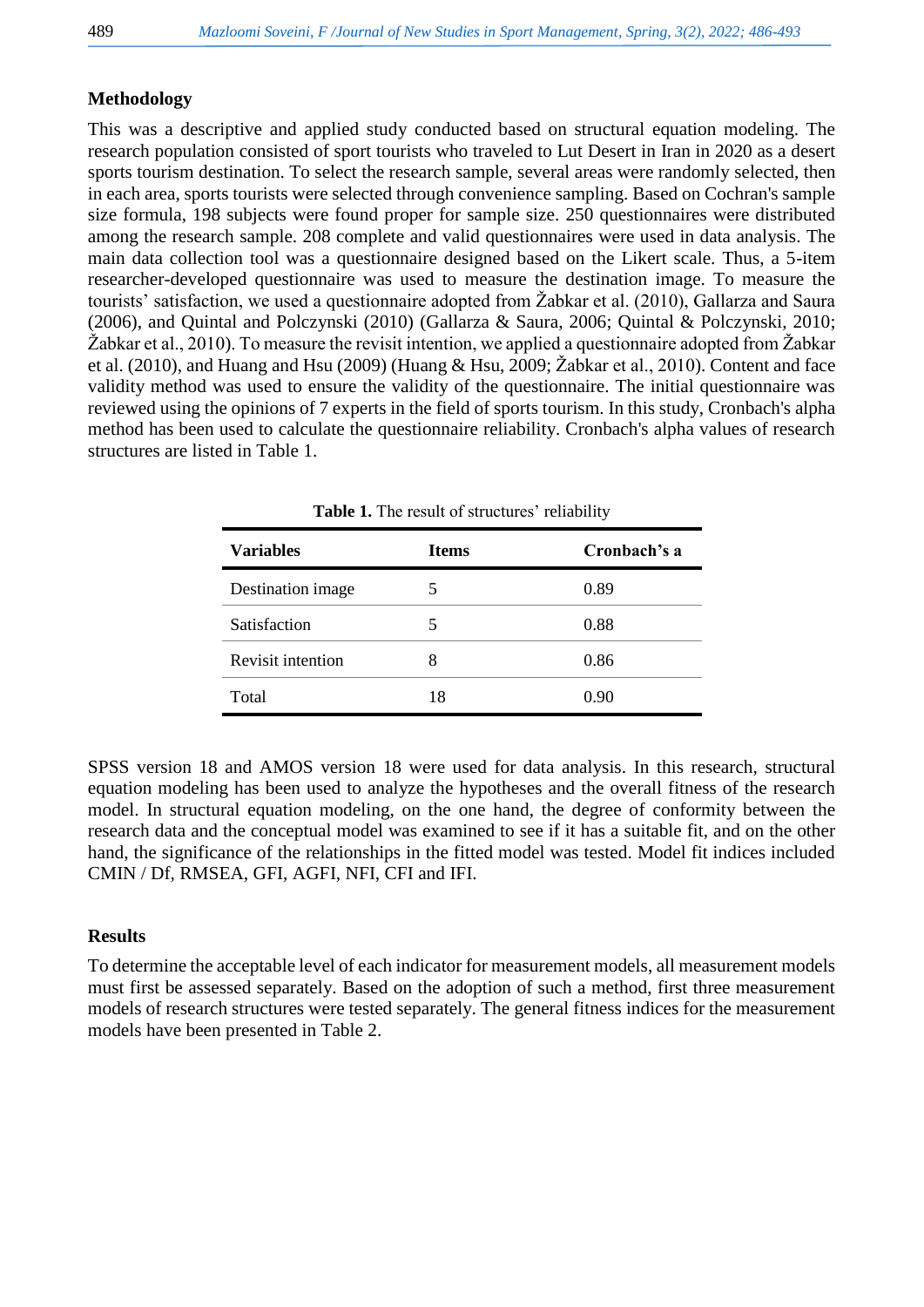| Variables         | CMIN/DF | <b>GFI</b> | <b>NFI</b> | <b>CFI</b> | <b>IFI</b> | <b>RMSEA</b> |  |  |
|-------------------|---------|------------|------------|------------|------------|--------------|--|--|
|                   |         |            |            |            |            |              |  |  |
| Destination image | 2.12    | 0.911      | 0.941      | 0.924      | 0.939      | 0.013        |  |  |
|                   |         |            |            |            |            |              |  |  |
| Satisfaction      | 1.94    | 0.908      | 0.921      | 0.917      | 0.911      | 0.017        |  |  |
|                   |         |            |            |            |            |              |  |  |
| Revisit intention | 2.68    | 0.961      | 0.918      | 0.932      | 0.942      | 0.022        |  |  |
| Acceptable values | 3>      | >0.90      | >0.90      | >0.90      | >0.90      | < 0.10       |  |  |
|                   |         |            |            |            |            |              |  |  |

**Table2.** Fitness indices of measurement model

According to table 2, the results showed that the collected data well support the research model. After confirming the model, two partial indices of critical value and P value have been used to test the significance of the hypotheses. Hypotheses as well as regression coefficients and values of partial indices related to each hypothesis are given in Table 4.

|                             |      |                      | $\sim$ 1    |                |     |          |
|-----------------------------|------|----------------------|-------------|----------------|-----|----------|
| variables                   | path | variables            | Coefficient | Critical value | p   | Result   |
| Destination<br><i>image</i> |      | Satisfaction         | 0.39        | 10.32          | *** | Accepted |
| Brand image                 |      | Revisit<br>intention | 0.42        | 11.79          | *** | Accepted |
| Satisfaction                |      | Revisit<br>intention | 0.45        | 13.86          | *** | Accepted |

\*\*\* P< 0.001.

According to the results in Table 4, all the relationships in the research model were confirmed at a significant level of  $p < 0.001$ .

#### **Discussion and Conclusion**

In this study, the relationships between destination image, satisfaction, and revisit intention in a sample of sports tourists in desert sports tourism destination in Lut desert of Iran was confirmed. The results showed that the destination image affects the satisfaction of sports tourists. These results are consistent with the findings of Li et al. (2021), Lam et al. (2020) and Králiková et al. (2020) [\(Králiková, Peruthová, & Ryglová, 2020;](#page-7-13) [Lam, Ismail, & Lee, 2020;](#page-7-14) [Li, Liu, & Soutar, 2021\)](#page-7-15). In addition, the findings of Allameh et al. (2015) showed that sport tourists' perception of destination image, influenced the satisfaction of sport tourists positively. Therefore, positive perception of sports tourists towards desert sports destinations can increase their satisfaction and can lead to positive behavioral and emotional reactions of sport tourists. Recognizing the values and desires of tourists and designing strategies tailored to their demands can help managers in the field of sports and tourism to develop this emerging industry in Iran[\(Allameh et al., 2015\)](#page-6-0).

Another part of the results showed that the destination image of desert sports destinations had a significant effect on revisit intention of desert sports tourists. In accordance with this finding, the destination image has affected the loyalty of tourists[\(Králiková et al., 2020;](#page-7-13) [Li et al., 2021\)](#page-7-15) and their re-visit [\(Giao et al., 2021\)](#page-7-0), in previous researches. Moreover, the findings of Afshardoost and Eshaghi (2020)[\(Afshardoost & Eshaghi, 2020\)](#page-6-13) revealed that destination image plays significant role in predicting tourist's behavior. Consistent with this result, the study of Allameh et al. (2015) revealed that sport tourists' perception of destination image, influenced the sport tourists' revisit intention positively[\(Allameh et al., 2015\)](#page-6-0). In previous studies, tourists' satisfaction was also found to be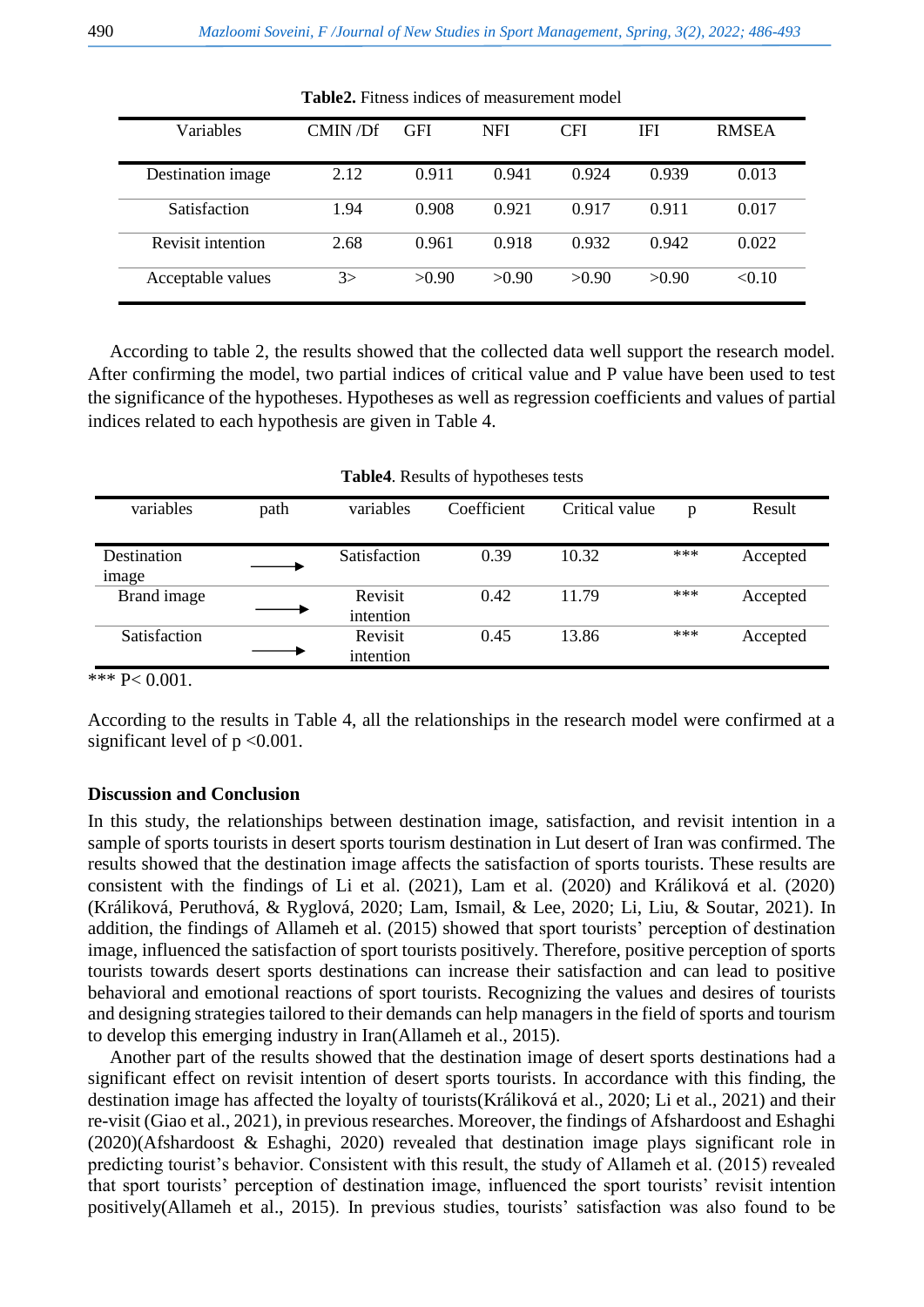effective on behavioral intentions [\(Lee & Xue, 2020\)](#page-7-9). One of the main behavioral manifestations resulting from satisfaction and positive perception of sports venues is the desire of people to revisit and re-experience tourism destinations. Therefore, the positive perception and consequently the positive associations of tourists with sports destinations can play a decisive role in guiding and explaining the future behaviors of desert sports tourists. This study confirms the effect of destination image on the tendency to revisit a tourist destination.

In this study, the effect of satisfaction on revisit intention of desert sports tourists has also been tested. The results of data analysis show that this effect is positively significant. This result is also consistent with the findings of Chen & Chen (2010), and Cronin et al. (2000)[\(Chen & Chen, 2010;](#page-6-14) [Cronin Jr,](#page-6-15)  Brady, [& Hult, 2000\)](#page-6-15). Moreover, Jaberi et al. (2018), found that tourists' satisfaction has a positive effect on intention to revisit sport tourism destination[\(Jaberi et al., 2018\)](#page-7-8). Therefore, increasing the level of tourists' satisfaction with sports destinations as a cognitive component can lead to the revisit intention as a behavioral component among sports tourists. This desire to revisit, in addition to having tangible consequences for sports destinations, can also be considered as a promotional tool in increasing intangible resources. Increasing the desire to revisit as a result of improving the image of the destination and increasing the level of satisfaction, can lead to increased word of mouth and attract other people to desert sports destinations.

The model of this research including destination image and tourists' satisfaction, has been able to explain a significant percentage of variances in revisit intention of tourists. Based on the results, in the case of the studied sports tourism destination (Lut Desert in Iran), the destination image is of great importance for establishing a long-term relationship with sports tourists. Managers of sports tourism destinations can increase tourists' satisfaction and make them loyal to the destination by increasing the reliability, empathy, and efficiency in relation to sport tourists. Getting feedback from sports tourists plays a key role in improving the destination image. Sports tourism destinations that operate according to the philosophy of marketing orientation, must provide high quality services to tourists better than other competitive sports tourism destinations, to be more successful. In a sports tourism destination, tourists are the main focus and in fact everything is done to satisfy their expectations. Therefore, in the current competitive environment, there are successful destinations that can create a superior destination image for their sports tourists. On the other hand, due to the increasing sensitivity of tourists to the services provided by destinations, it should be considered that they always expect more desirable and better services. Due to the increasing changes in the tourism industry, the competitiveness of this industry and the rising level of tourists' expectations, destination managers should study and analyze the quality of services and be able to meet the growing expectations of tourists by recognizing their own strengths and weaknesses to guarantee their survival because no sports tourism destination would have any meaning without a tourist. Undoubtedly, in tourism activities, mistakes and slips are inevitable, but the basic principle in all tourism service activities is to solve the problem of tourists to increase tourists' satisfaction, which consequently leads to more loyalty and re-visiting intentions. Proper problem solving creates tourists who are practically more loyal than those who have no problems with destinations. Therefore, managers and officials of the desert sports tourism industry in the Lut desert in Iran should be trained to attach great importance to establishing a long-term relationship with sports tourists in order to promote the image of the tourism destination. Sports tourism industry in the desert destination in Lut desert needs to develop a specific marketing plan for different parts of tourist destinations.

In tourism industry, the demands of sports tourists should be highly assessed and sufficient attention should be paid to their changing expectations. Improving the image of desert sports tourism destinations as a significant management goal, as well as ensuring the destination image can leads to an increase in satisfaction is one of the important issues that managers of cultural heritage and sports tourism should pay attention to when determining long-term strategies. Customer experience has become a key concept in tourism marketing because the level of tourist satisfaction is often determined by the experience gained. In order to provide a favorable image, sports tourism managers must act to meet the expectations of tourists. Improving the image of desert sports tourism destinations and ensuring the image of the destination, which leads to an increase in satisfaction, are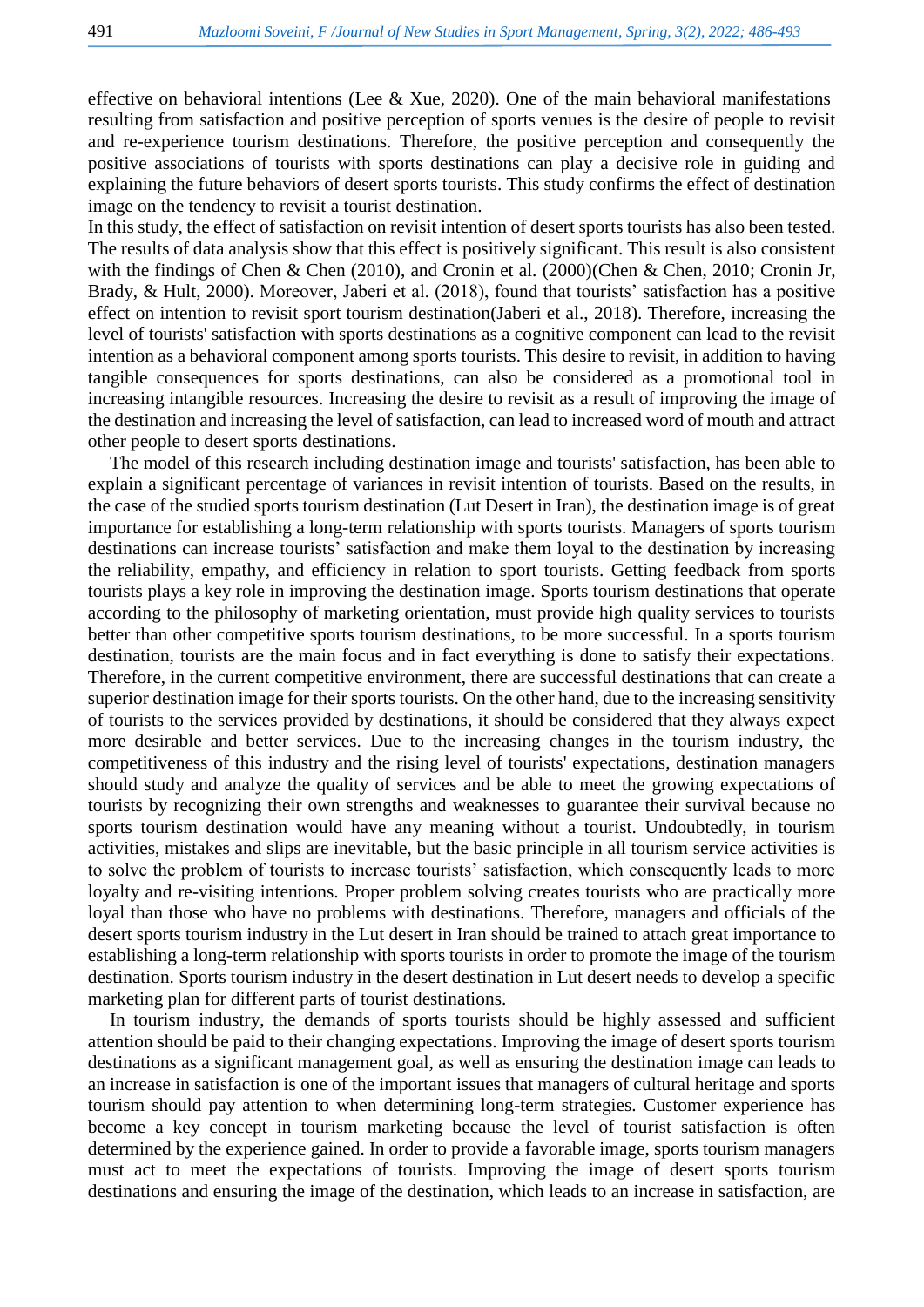among the important issues that cultural heritage and sports tourism managers should pay attention to when determining long-term strategies. Customer experience is a key concept in tourism marketing because the level of tourist satisfaction is often determined by the experience received. In order to provide a favorable image, sports tourism managers must follow approaches to meet the expectations of tourists. According to the research findings, it can be concluded that the managers of the desert sports tourism industry in Iran should provide the necessary grounds to increase the levels of satisfaction and tourists' re-visit intention by concentrating on the destination image. The data and information available in the desert sports tourism industry should be inserted in sports tourism approaches and policies to pave the way for more destination attraction.

## **Acknowledgments**

We are grateful to all experts and participants involved in conducting this study.

#### **References**

- <span id="page-6-10"></span>Adane , M. (2021). *The Effect of Promotion on Revisit Intention Mediated by Heritage Destination Image: the Case of Addis Ababa City.* ST. MARY'S UNIVERSITY.
- <span id="page-6-13"></span>Afshardoost, M., & Eshaghi, M. S. (2020). Destination image and tourist behavioural intentions: A metaanalysis. *Tourism Management, 81*, 104154.
- <span id="page-6-2"></span>Alegre, J., & Garau, J. (2010). Tourist satisfaction and dissatisfaction. *Annals of tourism research, 37*(1), 52- 73.
- <span id="page-6-0"></span>Allameh, S. M., Pool, J. K., Jaberi, A., Salehzadeh, R., & Asadi, H. (2015). Factors influencing sport tourists' revisit intentions: The role and effect of destination image, perceived quality, perceived value and satisfaction. *Asia Pacific Journal of Marketing and Logistics*.
- <span id="page-6-7"></span>Chao, W.-Z. (2005). *Marketing tools as factors in destination image formation*: San Jose State University.
- <span id="page-6-11"></span>Che, C., Koo, B., Wang, J., Ariza-Montes, A., Vega-Muñoz, A., & Han, H. (2021). Promoting rural tourism in inner mongolia: Attributes, satisfaction, and behaviors among sustainable tourists. *International Journal of Environmental Research and Public Health, 18*(7), 3788.
- <span id="page-6-3"></span>Chen, C.-F. (2008). Investigating structural relationships between service quality, perceived value, satisfaction, and behavioral intentions for air passengers: Evidence from Taiwan. *Transportation Research Part A: Policy and Practice, 42*(4), 709-717.
- <span id="page-6-14"></span>Chen, C.-F., & Chen, F.-S. (2010). Experience quality, perceived value, satisfaction and behavioral intentions for heritage tourists. *Tourism Management, 31*(1), 29-35.
- <span id="page-6-1"></span>Chin, Y.-S., Mohamad, A. A., Lo, M.-C., Ibrahim, W. H. W., & Ha, S.-T. (2020). Antecedents of destination image in natural protected area: The moderating role of perceived value. *Geo Journal of Tourism and Geosites, 32*(4), 1222-1228.
- <span id="page-6-4"></span>Clemes, M. D., Gan, C., & Ren, M. (2011). Synthesizing the effects of service quality, value, and customer satisfaction on behavioral intentions in the motel industry: An empirical analysis. *Journal of Hospitality & Tourism Research, 35*(4), 530-568.
- <span id="page-6-15"></span>Cronin Jr, J. J., Brady, M. K., & Hult, G. T. M. (2000). Assessing the effects of quality, value, and customer satisfaction on consumer behavioral intentions in service environments. *Journal of retailing, 76*(2), 193-218.
- <span id="page-6-5"></span>De Rojas, C., & Camarero, C. (2008). Visitors' experience, mood and satisfaction in a heritage context: Evidence from an interpretation center. *Tourism Management, 29*(3), 525-537.
- <span id="page-6-6"></span>Echtner, C. M., & Ritchie, J. B. (1991). The meaning and measurement of destination image. *Journal of tourism studies, 2*(2), 2-12.
- <span id="page-6-8"></span>Esmaili, S., Rezaei, N., Abbasi, R., & Eskandari, S. (2017). The impact of marketing mix on perceived value, destination image and loyalty of tourists (case study: Khalkhal City, Iran). *Modern Applied Science, 11*(11), 96-108.
- <span id="page-6-9"></span>Ferrand, A., & Pages, M. (1999). Image management in sport organisations: the creation of value. *European Journal of Marketing*.
- <span id="page-6-12"></span>Gallarza, M. G., & Saura, I. G. (2006). Value dimensions, perceived value, satisfaction and loyalty: an investigation of university students' travel behaviour. *Tourism Management, 27*(3), 437-452.